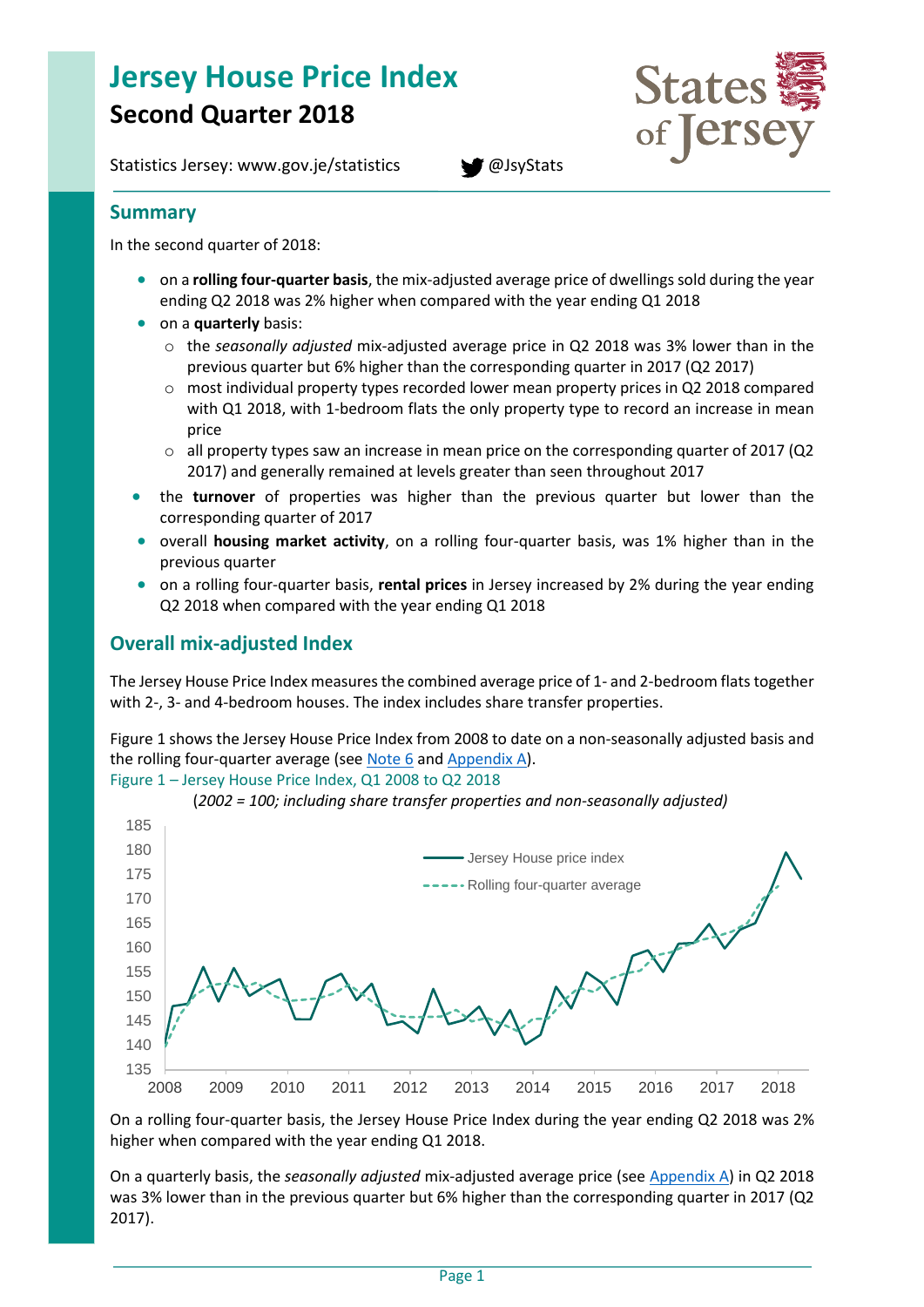### **Individual property types - 1-bedroom flats**

The mean prices for 1-bedroom flats are shown in Figure 2.





Following the sharp increase in mean prices early in 2008, the remainder of 2008 and 2009 saw the mean price of 1-bedroom flats remain essentially stable at around £230,000. During 2010 and 2011 the mean price of this property type decreased, largely due to an increase in turnover of lower priced share transfer properties. Since that time, the mean price has slowly increased with the annual average in 2017 being £227,000.

The mean price of 1-bedroom flats sold in the latest quarter was **£258,000**, which was around £34,000 greater than the previous quarter (Q1 2018) and around £31,000 greater than the annual average of the previous calendar year (2017). This mean is the highest for 1-bedroom flats to date. This large increase can be attributed to the sale of approximately 20, 1 bedroom flats, for prices greater than £300,000, mostly from recent developments. Figure 3 shows the distribution of prices for these properties sold in the last two quarters.



#### Figure 3 – Price distributions for 1-bedroom flats, Q1 2018 and Q2 2018

The *median* price of 1-bedroom flats sold in the latest quarter was £252,500 (£5,500 lower than the mean price) and the largest volume sold (20% of total transactions) was in the £250,001 - £280,000 price bracket.

Table 1 – Mean prices for 1-bedroom flats

| 1-Bed Flats   | 2015 |                                                         |  | 2016 |  |  |  | 2017 |  |  | 2018 |       |  |      |
|---------------|------|---------------------------------------------------------|--|------|--|--|--|------|--|--|------|-------|--|------|
|               |      | Q2 Q3 Q4 Q1 Q2 Q3 Q4 Q1 Q2 Q3                           |  |      |  |  |  |      |  |  |      | Q4 Q1 |  | - Q2 |
| Price (£,000) |      | 201 216 212 227 201 228 212 230 215 231 224 235 224 258 |  |      |  |  |  |      |  |  |      |       |  |      |

The Q2 2018 mean price has a 95% confidence interval of  $\pm$  £22,000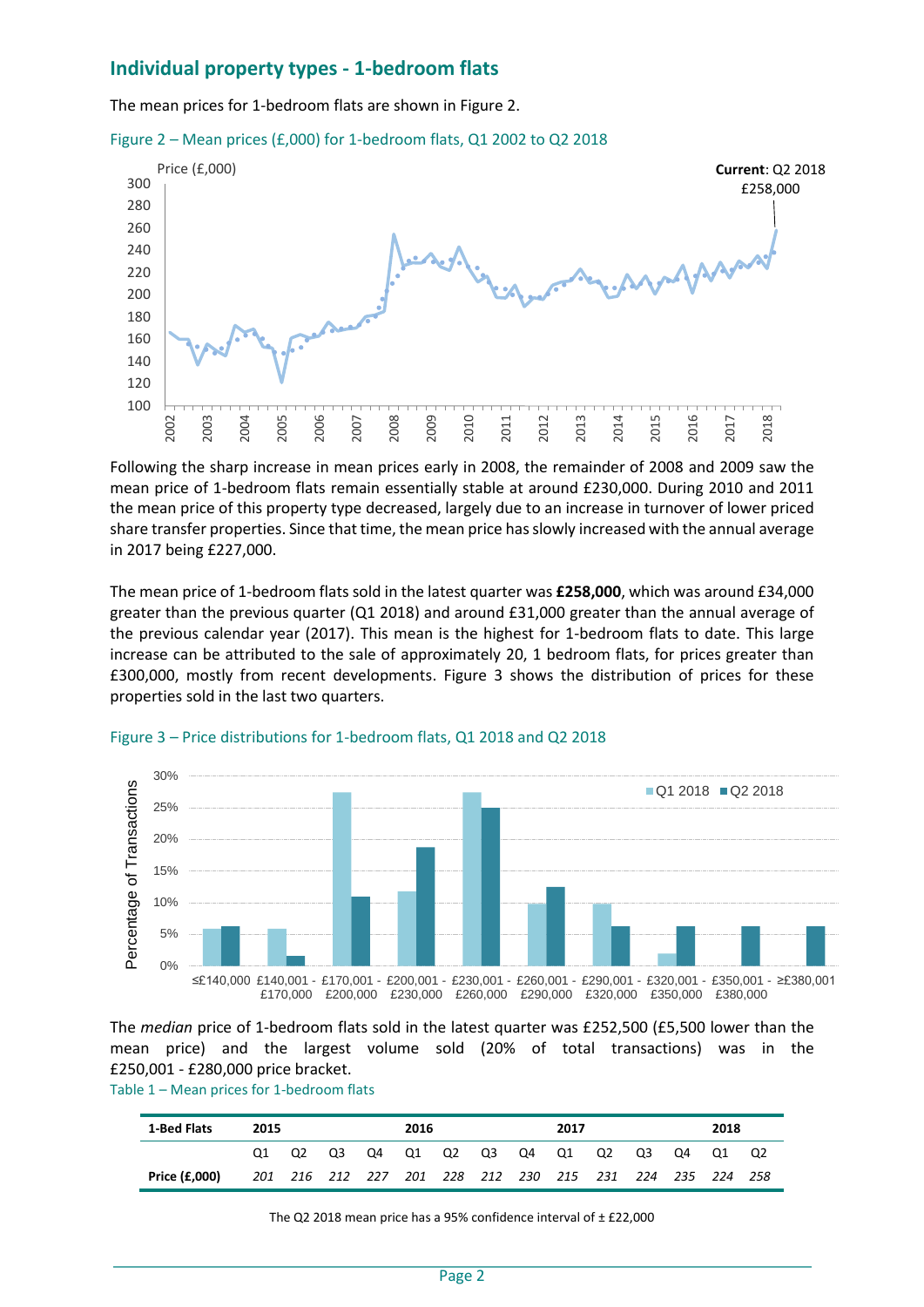### **Individual property types - 2-bedroom flats**

The mean prices for 2-bedroom flats are shown in Figure 4.





Following a period of stability throughout 2008 and 2009, when the mean price of 2-bedroom flats was around £320,000, the subsequent two years saw increases, taking the annual mean price of this property type to around £340,000 in 2012. Since then the mean price of 2-bedroom flats has generally remained around this level. However recently it has seen an increase to over £400,000.

The mean price of 2-bedroom flats sold in the latest quarter was **£412,000**, which was around £8,000 lower than the previous quarter (Q1 2018), £57,000 higher than the annual average of the previous calendar year (2017). This increase in prices from the last calendar year (2017) was driven largely by a number of properties sold in higher priced new developments in the latest quarter.

Figure 5 shows the distribution of prices for these properties sold in the last two quarters.



Figure 5 – Price distributions for 2-bedroom flats, Q1 2018 and Q2 2018

The *median* price of 2-bedroom flats sold in the latest quarter was £390,000 (£22,000 lower than the mean price) and the largest volumes sold (between 16% and 18% of total transactions) were in the £400,001 - £450,000, £300,001 - £350,000 and greater than £550,000 price brackets.

| Table 2 - Mean prices for 2-bedroom flats |  |  |  |
|-------------------------------------------|--|--|--|
|-------------------------------------------|--|--|--|

| 2-Bed Flats   | 2015 |  |       | 2016 |  |  |  | 2017           |                                                         |    | 2018 |       |  |    |
|---------------|------|--|-------|------|--|--|--|----------------|---------------------------------------------------------|----|------|-------|--|----|
|               |      |  | Q2 Q3 | O4   |  |  |  | Q1 Q2 Q3 Q4 Q1 |                                                         | Q2 | Q3   | Q4 Q1 |  | O2 |
| Price (£,000) |      |  |       |      |  |  |  |                | 335 301 347 343 320 359 345 361 344 346 356 369 420 412 |    |      |       |  |    |

The Q2 2018 mean price has a 95% confidence interval of ± £34,000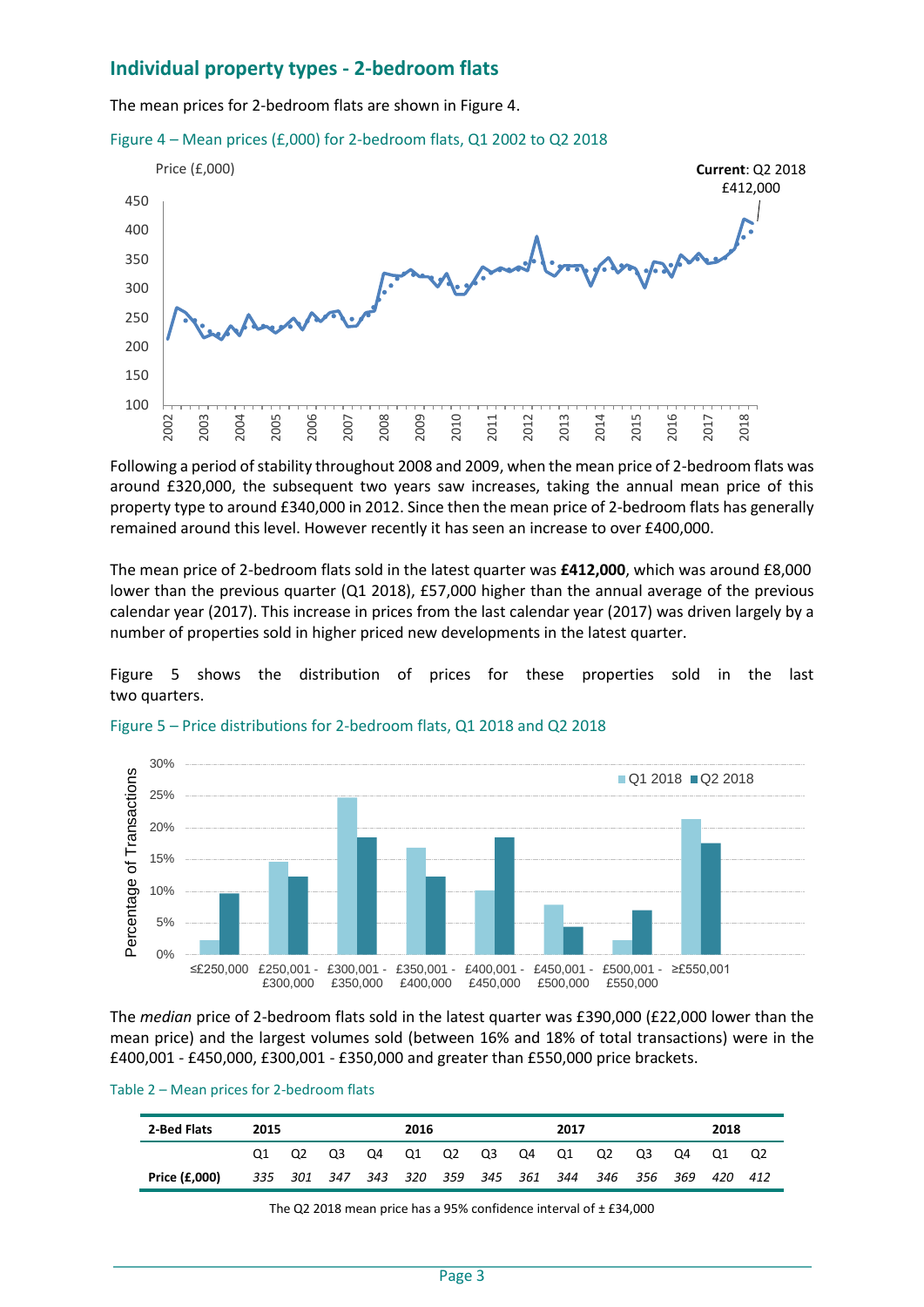### **Individual property types - 2-bedroom houses**

The mean prices for 2-bedroom houses are shown in Figure 6.





The mean price of 2-bedroom houses sold from 2008 to 2010 was between £400,000 and £410,000. The mean price of this property type subsequently decreased, with the annual average price recorded in each year from 2011 to 2013 ranging from approximately £375,000 to £390,000.

In the latter half of 2014 the mean price of 2-bedroom houses rose above £400,000 for the first time since early-2011 and has continued to remain above this level except for a downward fluctuation seen in Q4 2015 and Q1 2016.

The mean price of 2-bedroom houses sold in the latest quarter, at **£442,000**, was £10,000 lower than the previous quarter (Q1 2018), £22,000 higher than the 2017 average. Figure 7 shows the distribution of prices for these properties sold in the last two quarters.



#### Figure 7 – Price distributions for 2-bedroom houses, Q1 2018 and Q2 2018

The *median* price of 2-bedroom houses sold in the latest quarter was £420,000 (£22,000 lower than the mean price) and the largest volume sold (24% of total transactions) was in the £380,001 - £440,000 price range.

|  |  |  | Table 3 - Mean prices for 2-bedroom houses |
|--|--|--|--------------------------------------------|
|  |  |  |                                            |

| 2-Bed Houses  | 2015 |             |       | 2016 |    |  |             | 2017 |     |     | 2018 |     |     |     |
|---------------|------|-------------|-------|------|----|--|-------------|------|-----|-----|------|-----|-----|-----|
|               |      |             | Q2 Q3 | Q4   | Q1 |  | Q2 Q3 Q4 Q1 |      |     | Q2  | Q3   | Q4  | O1  | Q2  |
| Price (£,000) | 438  | 418 443 394 |       |      |    |  | 396 421 440 | 407  | 404 | 424 | 420  | 427 | 452 | 442 |

The Q2 2018 mean price has a 95% confidence interval of  $\pm$  £44,000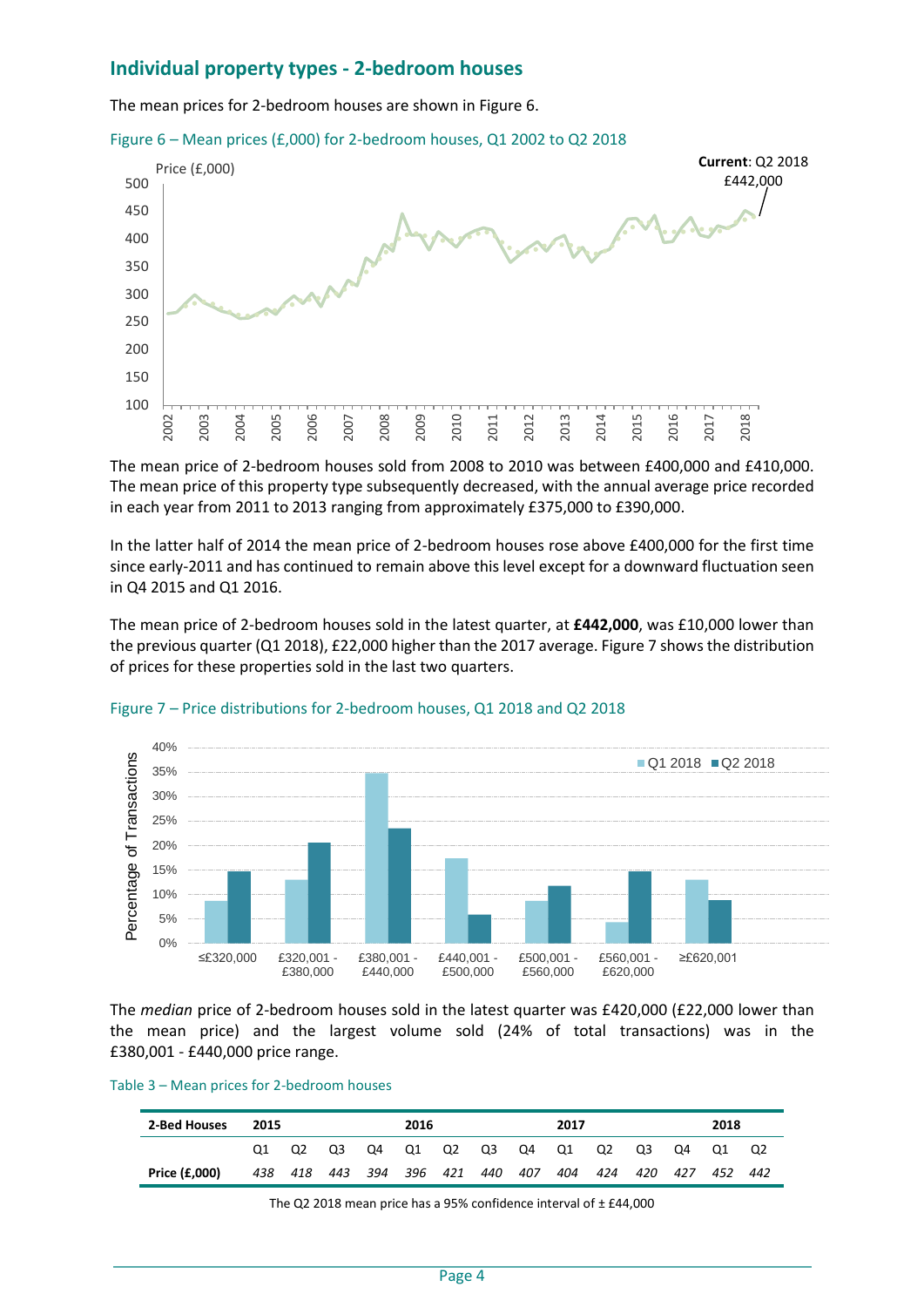### **Individual property types - 3-bedroom houses**

The mean prices for 3-bedroom houses are shown in Figure 8.





After a period of strong growth from 2006 to early 2008, the mean price of 3-bedroom houses remained relatively stable throughout the subsequent four-year period from 2008 to 2011, at between £510,000 and £520,000.

At the end of 2011 the mean price of this property type fell below £500,000 for the first time since 2007 and remained below this level for almost three years. In Q2 2014, the mean price once again rose above the £500,000 mark and has subsequently remained above this level.

The mean price of 3-bedroom houses which sold in the latest quarter was **£567,000** which was £19,000 lower than the previous quarter (Q1 2018), and £11,000 higher than the 2017 average. Figure 9 shows the distribution of prices for these properties sold in the last two quarters.



#### Figure 9 – Price distributions for 3-bedroom houses, Q1 2018 and Q2 2018

The *median* price of 3-bedroom houses sold in the latest quarter was £542,500 (£24,500 lower than the mean price) and the largest volume sold (over 20% of total transactions) was in the £460,001 - £520,000 price bracket.

| 3-Bed Houses  | 2015 |  |             | 2016 |    |          | 2017 |                                                         |    |    | 2018 |  |
|---------------|------|--|-------------|------|----|----------|------|---------------------------------------------------------|----|----|------|--|
|               |      |  | Q2 Q3 Q4 Q1 |      | Q2 | Q3 Q4 Q1 |      | Q2                                                      | Q3 | Q4 | O1   |  |
| Price (£,000) |      |  |             |      |    |          |      | 524 503 530 545 516 519 538 555 541 549 560 573 586 567 |    |    |      |  |

The Q2 2018 mean price has a 95% confidence interval of  $\pm$  £37,000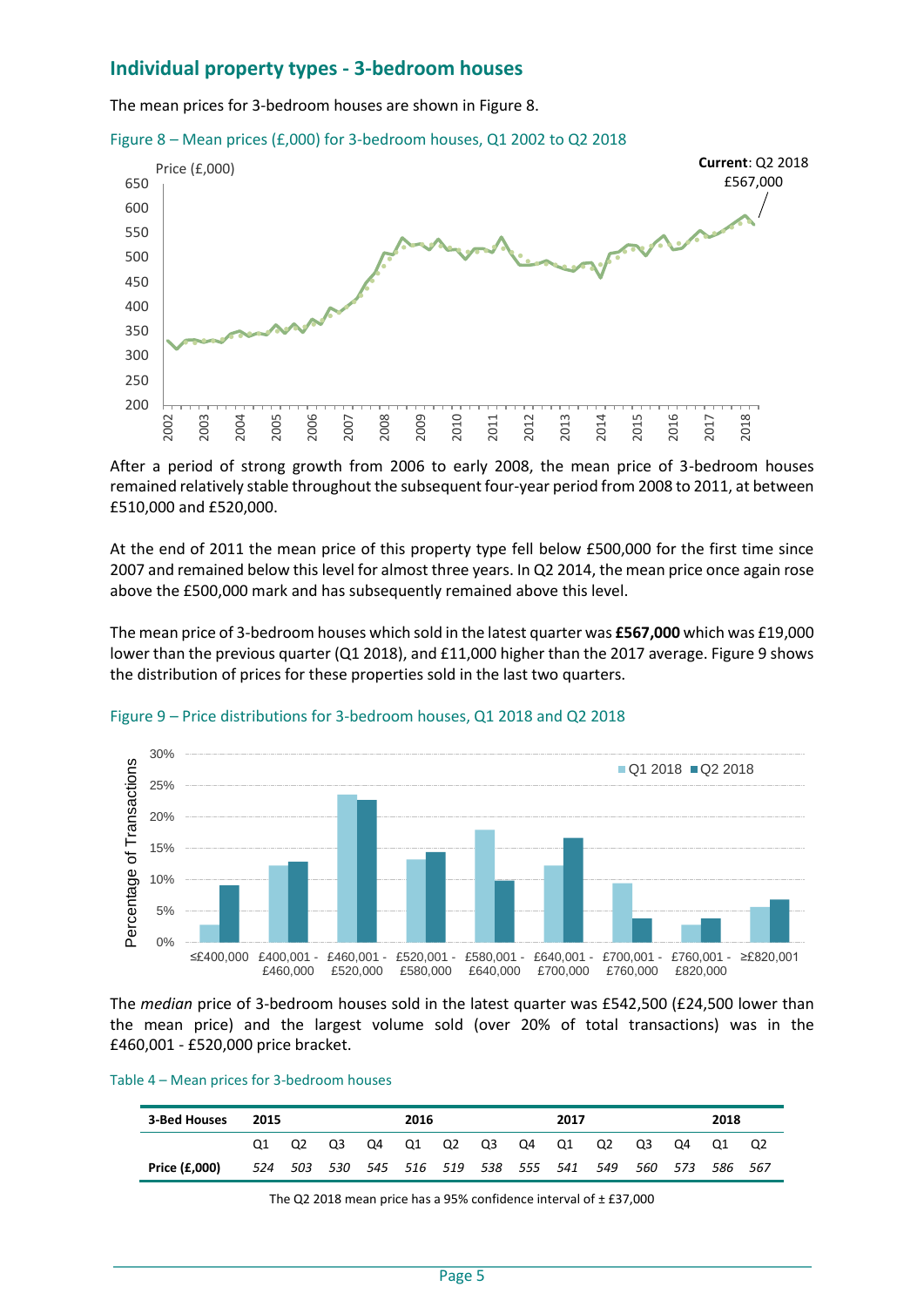### **Individual property types - 4-bedroom houses**

The mean prices for 4-bedroom houses are shown in Figure 10.





Although this category of property has seen some volatility in price on a quarterly basis since 2008, for the most part the mean price of this property type has fluctuated around £700,000. More recently from Q3 2015 we have seen the average recorded price increase, with mean prices exceeded £800,000 for the first time in Q1 2016.

The mean price of 4-bedroom houses which sold in the latest quarter was **£883,000**, a decrease of £66,000 compared to the previous quarter and £46,000 higher than the annual average for 2017. This most recent decrease in prices compared to the previous quarter brings the mean back to a level similar to Q4 2017 and can be attributed to an increase in the sale of properties for less than £600,000.

Figure 11 shows the distribution of prices for these properties sold in the last two quarters.



#### Figure 11 – Price distributions for 4-bedroom houses, Q1 2018 and Q2 2018

The *median* price of 4-bedroom houses sold in the latest quarter was £792,500 (£90,500 lower than the mean price) and the largest volumes sold (between 15% and 20% of total transactions) were in the £500,001 - £600,000 and greater than £1,300,001 price brackets.

|  | Table 5 - Mean prices for 4-bedroom houses |
|--|--------------------------------------------|
|  |                                            |

| 4-Bed Houses         | 2015 |     |     |     | 2016        |       |  |     | 2017 |     |     | 2018 |     |     |
|----------------------|------|-----|-----|-----|-------------|-------|--|-----|------|-----|-----|------|-----|-----|
|                      |      |     | O3  | O4  | - 01        | Q2 Q3 |  | Q4  | O1   | Q2  | O3  | Q4   | O1  | Q2  |
| <b>Price (£,000)</b> | 707  | 708 | 769 | 781 | 828 829 811 |       |  | 832 | 810  | 804 | 840 | 884  | 949 | 883 |

The Q2 2018 mean price has a 95% confidence interval of  $\pm$  £98,000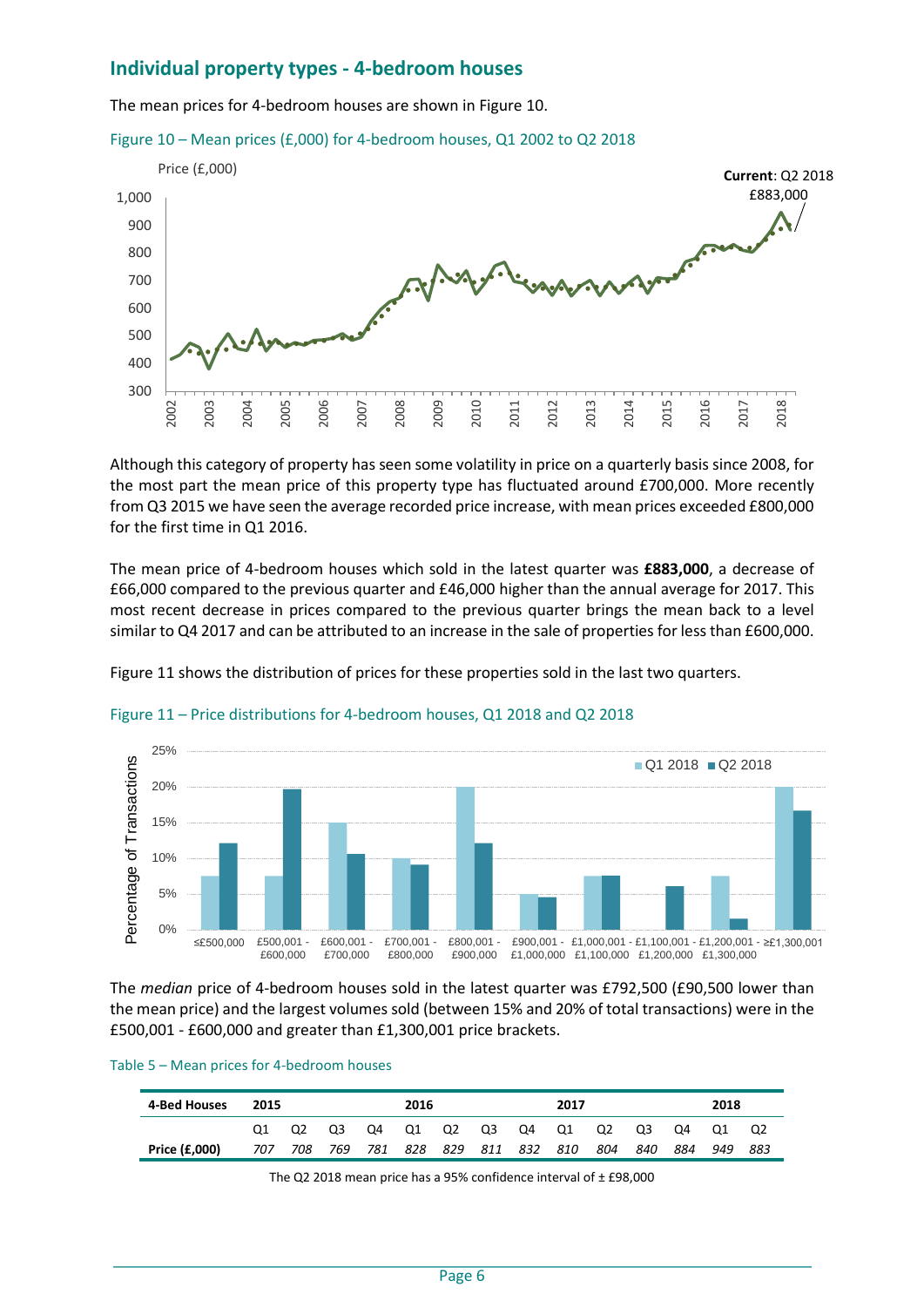# **Individual property types - Combined**

Each of the mean prices for the period of 2002 to date, for the individual categories of dwelling are shown in Figure 12.





When comparing the different property types it can be seen that:

- most property types recorded decreases in mean prices in the most recent quarter, but all property types saw mean prices generally remaining at a higher level than seen throughout calendar year 2017
- the gap between the mean prices of 2-bedroom flats and 2-bedroom houses remained essentially the same with both property types seeing a decrease of around 2%
- 4-bedroom houses recorded the largest decrease in mean prices this quarter, decreasing the price gap between this type of property and all other types
- 1-bedroom flats were the only property type to record an increase in mean price resulting in a narrower price gap between this type of property and all other types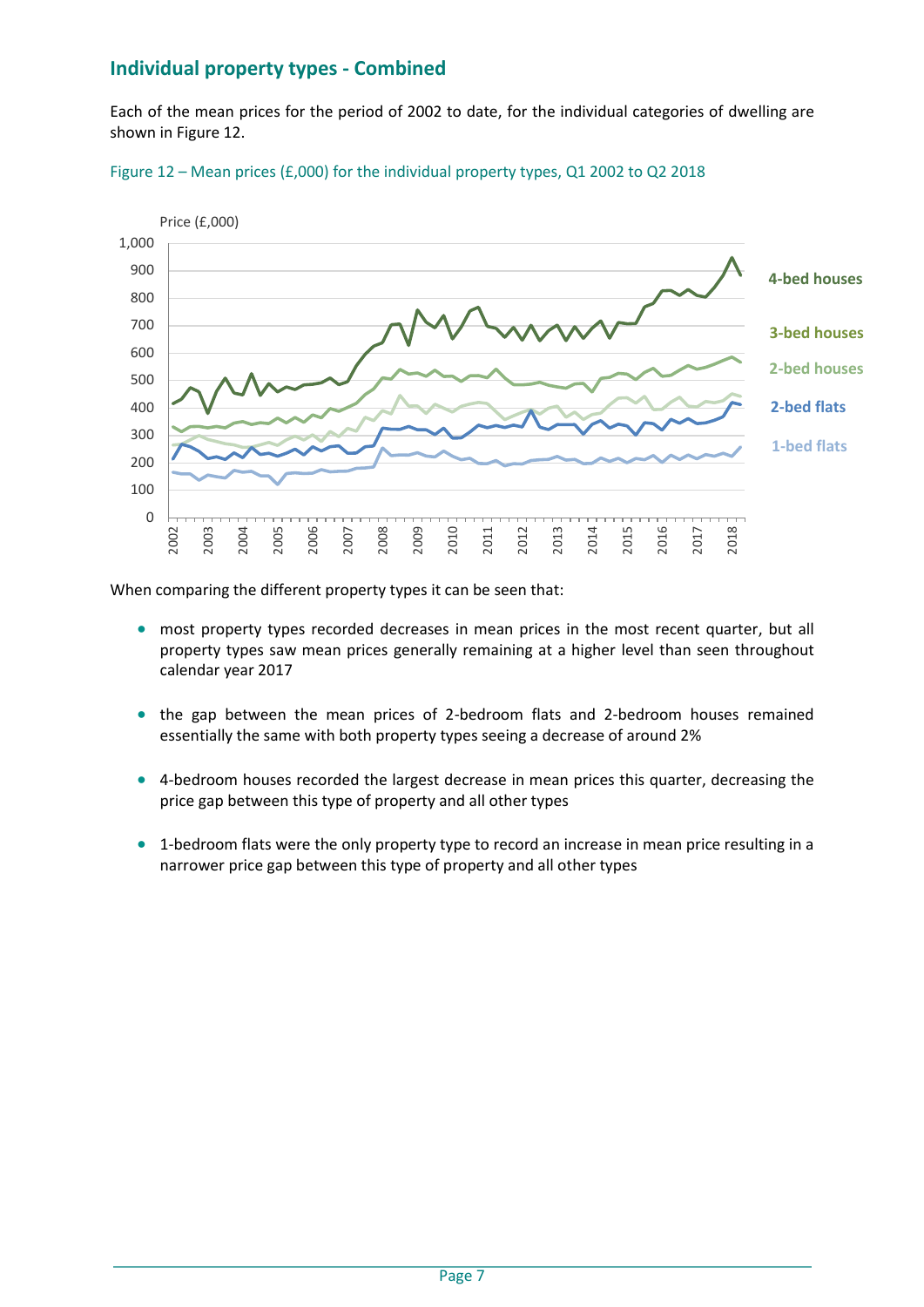# **Turnover**

408 eligible properties (se[e Note 2\)](#page-10-0) were sold in Jersey in the latest quarter, Q2 2018.

A degree of caution is required in making comparisons between quarters due to the variation in the frequency of sittings of the Royal Court and due to seasonal variations. Nevertheless, the number of properties sold in Q2 2018 was:

- marginally lower than the corresponding quarter of 2017 (Q2 2017)
- significantly higher than the previous quarter (Q1 2018), an increase of around 100, which is usually seen between quarters 1 and 2

Figure 13 – Number of dwellings included in the Jersey House Price Index by property type



| Table 6 - Number of dwellings included in the Jersey House Price Index by property type |  |  |  |  |
|-----------------------------------------------------------------------------------------|--|--|--|--|
|-----------------------------------------------------------------------------------------|--|--|--|--|

|      |                   |       | <b>Flats</b> |       | <b>Houses</b> |       | <b>Total</b> | <b>Bulletins</b> |
|------|-------------------|-------|--------------|-------|---------------|-------|--------------|------------------|
|      |                   | 1-bed | 2-bed        | 2-bed | 3-bed         | 4-bed |              | published        |
| 2015 | Q1                | 64    | 44           | 34    | 84            | 38    | 264          | 6                |
|      | Q <sub>2</sub>    | 74    | 49           | 45    | 101           | 59    | 328          | 6                |
|      | Q <sub>3</sub>    | 60    | 53           | 47    | 92            | 44    | 296          | 6                |
|      | Q4                | 63    | 61           | 47    | 132           | 63    | 366          | 7                |
|      | <b>Total 2015</b> | 261   | 207          | 173   | 409           | 204   | 1,254        | 25               |
| 2016 | Q1                | 58    | 46           | 34    | 103           | 43    | 284          | 6                |
|      | Q <sub>2</sub>    | 62    | 96           | 23    | 105           | 45    | 331          | 6                |
|      | Q <sub>3</sub>    | 77    | 78           | 38    | 134           | 62    | 389          | 7                |
|      | Q4                | 78    | 70           | 58    | 144           | 56    | 406          | 6                |
|      | <b>Total 2016</b> | 275   | 290          | 153   | 486           | 206   | 1,410        | 25               |
| 2017 | Q1                | 86    | 76           | 30    | 84            | 45    | 321          | 6                |
|      | Q <sub>2</sub>    | 102   | 108          | 49    | 116           | 49    | 424          | 6                |
|      | Q <sub>3</sub>    | 64    | 72           | 54    | 120           | 55    | 365          | 7                |
|      | Q4                | 84    | 121          | 42    | 100           | 49    | 396          | 6                |
|      | <b>Total 2017</b> | 336   | 377          | 175   | 420           | 198   | 1,506        | 25               |
| 2018 | Q1                | 51    | 89           | 23    | 106           | 40    | 309          | 6                |
|      | Q <sub>2</sub>    | 64    | 114          | 34    | 130           | 66    | 408          | 6                |

In Q2 2018 share transfer transactions (see [Note 3\)](#page-10-1) accounted for around two-thirds (67%) of all eligible flat sales, a lower proportion than that recorded in calendar year 2017.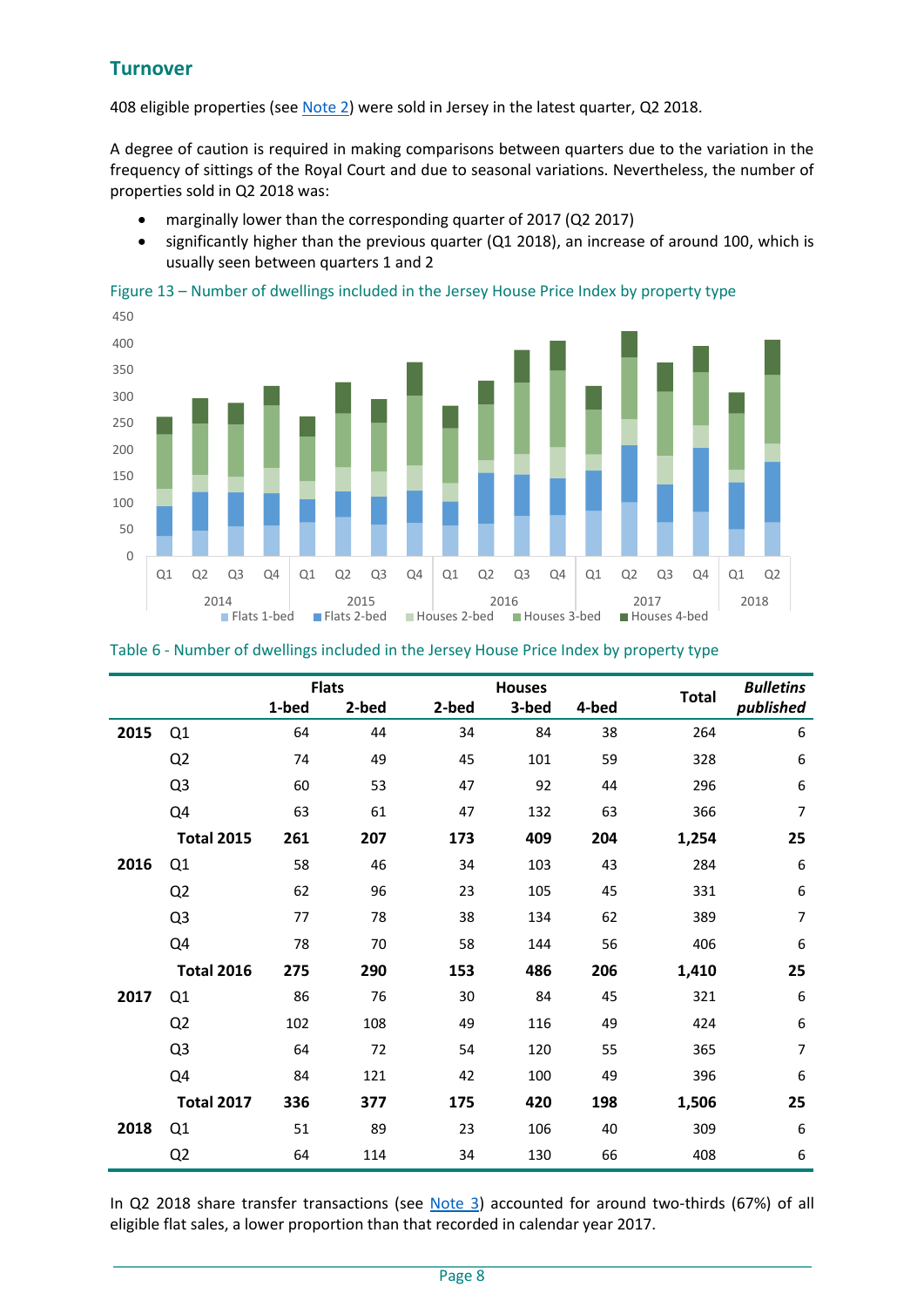# **Housing Market Activity**

### **First Quarter 2018 Results**

The Jersey Housing Market Activity Index measures the total market activity of 1- and 2-bedroom flats and 2-, 3- and 4-bedroom houses in Jersey (se[e Note 8\)](#page-11-1). The index includes share transfer properties.

Figure 14 shows the Jersey Housing Market Activity Index from 2002 to date as a rolling four-quarter average (see [Note 8](#page-11-1) and Appendix B):

#### Figure 14 – Jersey Housing Market Activity Index

(*2002 = 100; including share transfer properties and on a rolling four-quarter basis)*



On a **rolling four-quarter basis**, the total activity of the Jersey housing market during the year ending Q2 2018 was 1% higher when compared with the year ending Q1 2018.

A degree of caution is required in making comparisons between quarters due to seasonal variations; nevertheless, on a **quarterly** basis:

- total market activity in Q2 2018 was more than a quarter (28%) higher than in the previous quarter (Q1 2018)
- total market activity in Q2 2018 was 2% higher than the corresponding quarter in 2017 (Q2 2017)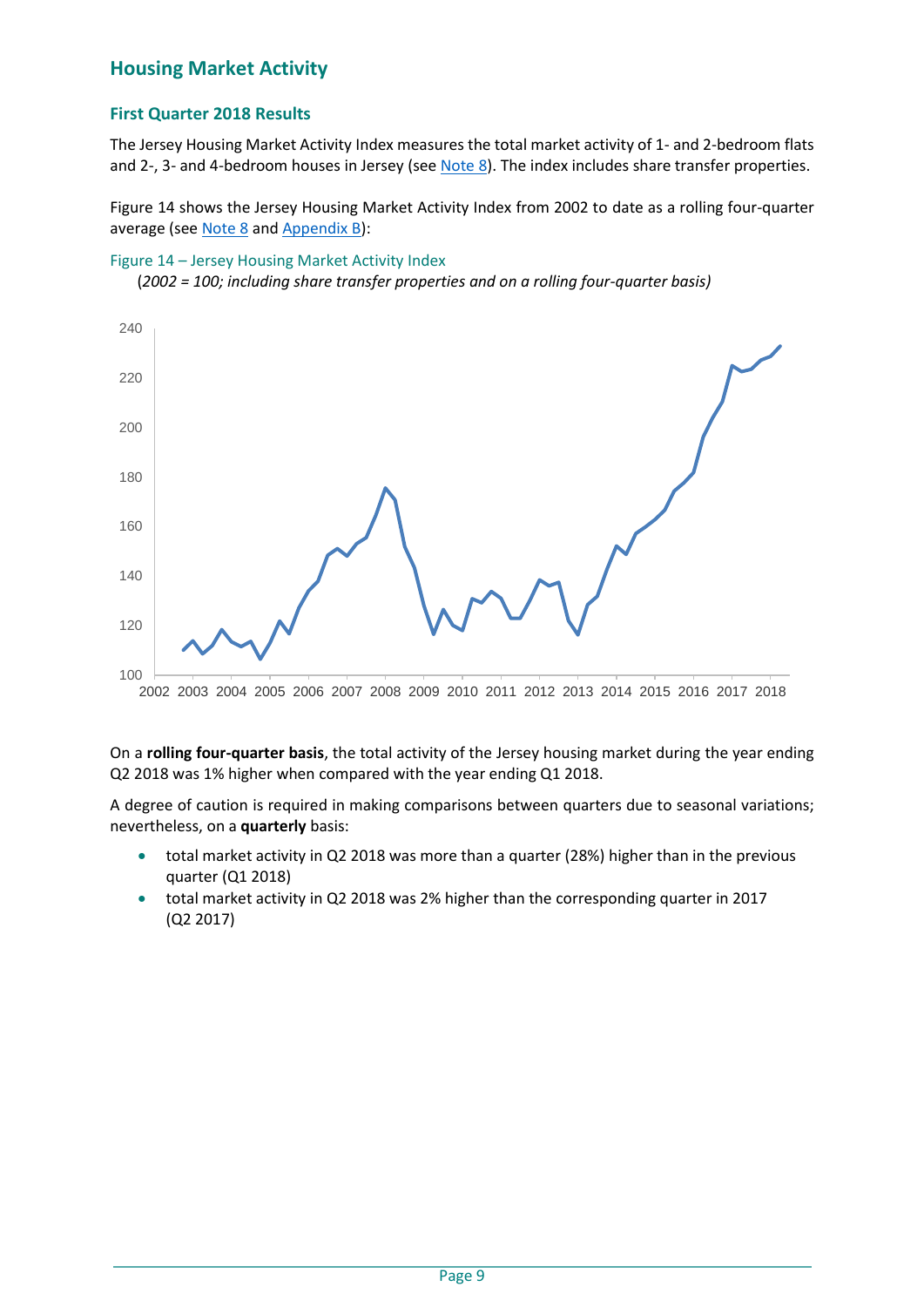### **Comparison with Guernsey**

The Guernsey comparable<sup>1</sup> mix-adjusted average price of properties sold in Jersey in the most recent quarter was £513,000. This is £102,000 higher than the mix-adjusted average price of Local Market properties sold in Guernsey of £411,000.

In Guernsey, the mix adjusted average purchase price for Local Market properties in the second quarter of 2018 was 0.9% higher than in the previous quarter but 1.7% lower than in the same quarter of 2017.

Turnover in Guernsey during the second quarter of 2018 was almost a third (31%) higher than the previous quarter but 7% lower than the corresponding quarter of 2017.

### **Comparison with United Kingdom**

l

The UK House Price Index in the second quarter of 2018 (April to June 2018) was 3% higher on an annual basis (non-seasonally adjusted) and 1% higher on a quarterly basis (compared with January to March 2018, seasonally adjusted). On a rolling four-quarter basis, the mix-adjusted index for the UK was 1% higher than in the previous quarter.

The mix-adjusted average prices of dwellings sold in the UK (overall and by region) in the latest quarter are shown in Table 7.

|                               | Q2 2018 |
|-------------------------------|---------|
| Jersey                        | 480     |
| UK                            | 228     |
| <b>England</b>                | 244     |
| Wales                         | 155     |
| <b>Scotland</b>               | 150     |
| <b>Northern Ireland</b>       | 133     |
| London                        | 479     |
| South East (excluding London) | 324     |
| East                          | 290     |
| South West                    | 253     |
| <b>West Midlands (region)</b> | 194     |
| <b>East Midlands</b>          | 188     |
| Yorkshire & The Humber        | 159     |
| North West                    | 159     |
| North East                    | 129     |

Table 7: Mix-adjusted average prices in Jersey and the UK (in £,000's)

The mix-adjusted average price for Jersey was at a similar level to that of London and more than twice that for the UK overall.

 $1$  The Guernsey mix-adjusted price uses a different methodology to the current Jersey House Price Index to calculate the average property price. For the sake of comparison, that same methodology has been used to create a comparable figure for Jersey.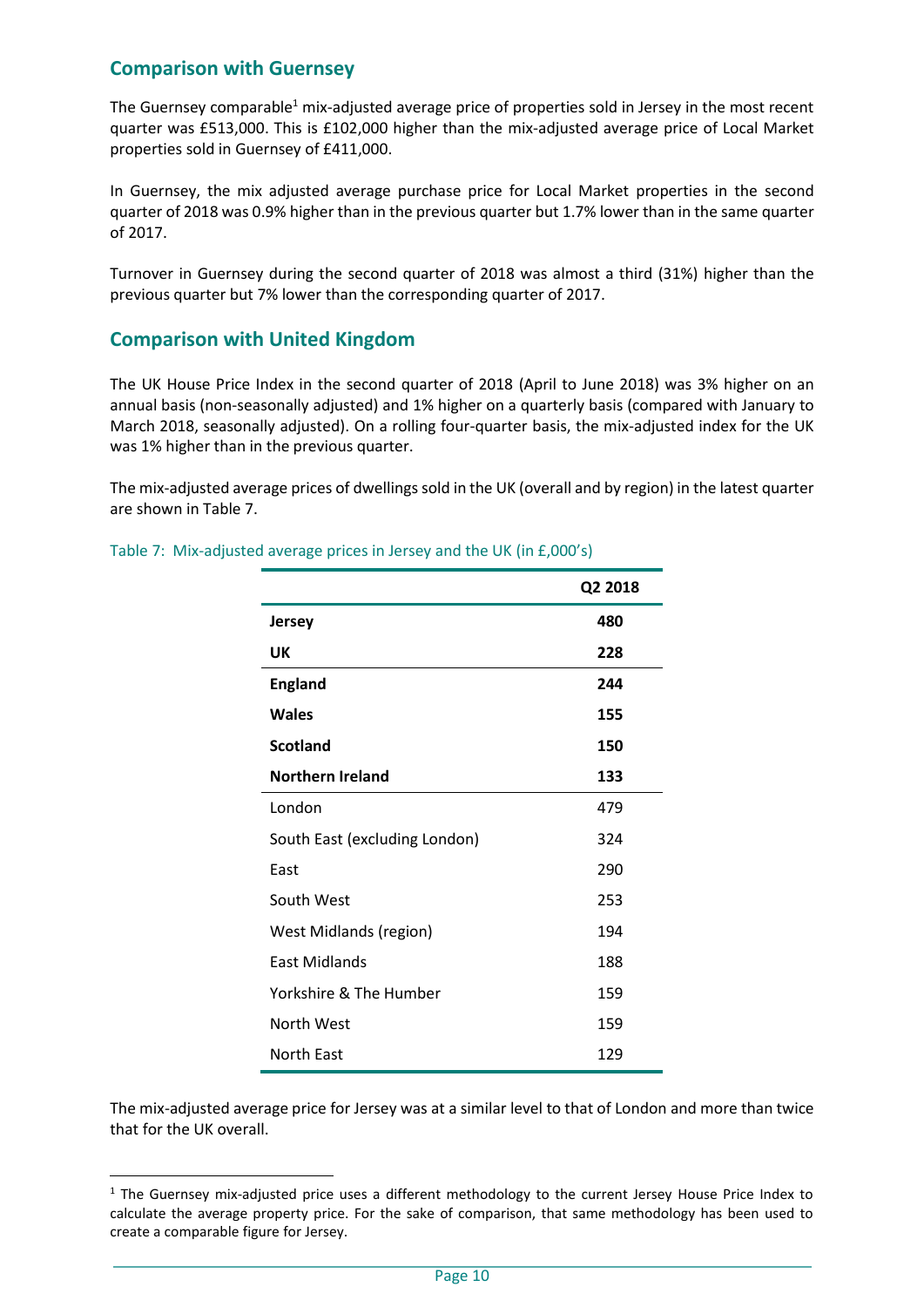### **Notes**

#### 1. Data sources:

The principal data sources on the transaction prices of property sales used in the Jersey House Price Index are:

- the Jersey Property Bulletin for freehold and flying freehold properties;
- the States of Jersey Income Tax Department for share transfer transactions.

The above price data are supplemented by information on the type and size of each property provided by the States of Jersey Population Office.

#### <span id="page-10-0"></span>2. Excluded properties:

Derelict buildings, commercial properties with associated residential units, apparent intra-family transactions, retirement community developments and properties designated by the States of Jersey solely for purchase by first-time buyers are excluded from the final data set from which the average prices and the Index are determined. Furthermore, due to the small numbers of properties and high variability of prices, the following categories of dwelling are also excluded: bedsits; 3 or more bedroom flats; 1 and 5 or more bedroom houses; and multi-dwelling properties. New dwellings, other than those removed by the above exclusion criteria, are implicitly included in the final data set.

#### <span id="page-10-1"></span>3. Share transfer transactions:

Sales occurring via share transfer are not processed through the Royal Court and hence do not appear in the Jersey Property Bulletin. Price data are instead provided by the States of Jersey Tax Department. Share transfer transactions have constituted around three-fifths of all sales of flats since Q1 2002, with the proportion varying between half and three-quarters at the quarterly level as new developments come onto the market.

Although the transaction prices of properties purchased by share transfer were not included in the compilation of the Jersey House Price Index prior to Q1 2011, the Land Transaction Tax, which came into effect on  $1<sup>st</sup>$  January 2010, has enabled the transaction prices of properties purchased by share transfer to be recorded. Share transfer property transactions are therefore now incorporated in the compilation of the Jersey House Price Index.

In respect of these transactions, the value recorded in the Land Transaction Tax data will only reflect the value of the shares transferred that confer a right of occupation to a dwelling within their articles of association. They will therefore not include any transactions that do not relate to a dwelling, such as the separate sale of parking spaces and storage areas which may ordinarily be included in the sale price of other property types.

Comparative studies have shown that including share transfer properties in the assembly of the House Price Index does not significantly affect annual or quarterly percentage changes, although including share transfer properties does reduce the level of the mix-adjusted mean property price by around 8% - see Annex B of "*[Jersey House Price Index](http://www.gov.je/SiteCollectionDocuments/Government%20and%20administration/R%20HousePriceIndexQ12011%2020110519%20SU.pdf) – First Quarter 2011*", States of Jersey Statistics Unit, May 2011.

#### 4. Mix-adjusted average price

The mix-adjusted average price of dwellings is calculated by weighting together the geometric mean price for each of the following five categories: 1- and 2-bedroom flats; 2-, 3- and 4-bedroom houses ("houses" includes houses and bungalows). The resulting mix-adjusted average dwelling price (see [Note 5\)](#page-10-2) is converted into the Jersey House Price Index (based to 100 for calendar year 2002).

#### <span id="page-10-2"></span>5. Mix-adjustment:

In order that the average price in a given period is independent of the particular "mix" of properties sold in that period, a "mix-adjusted" average is calculated for each period by weighting each property type by a constant proportion.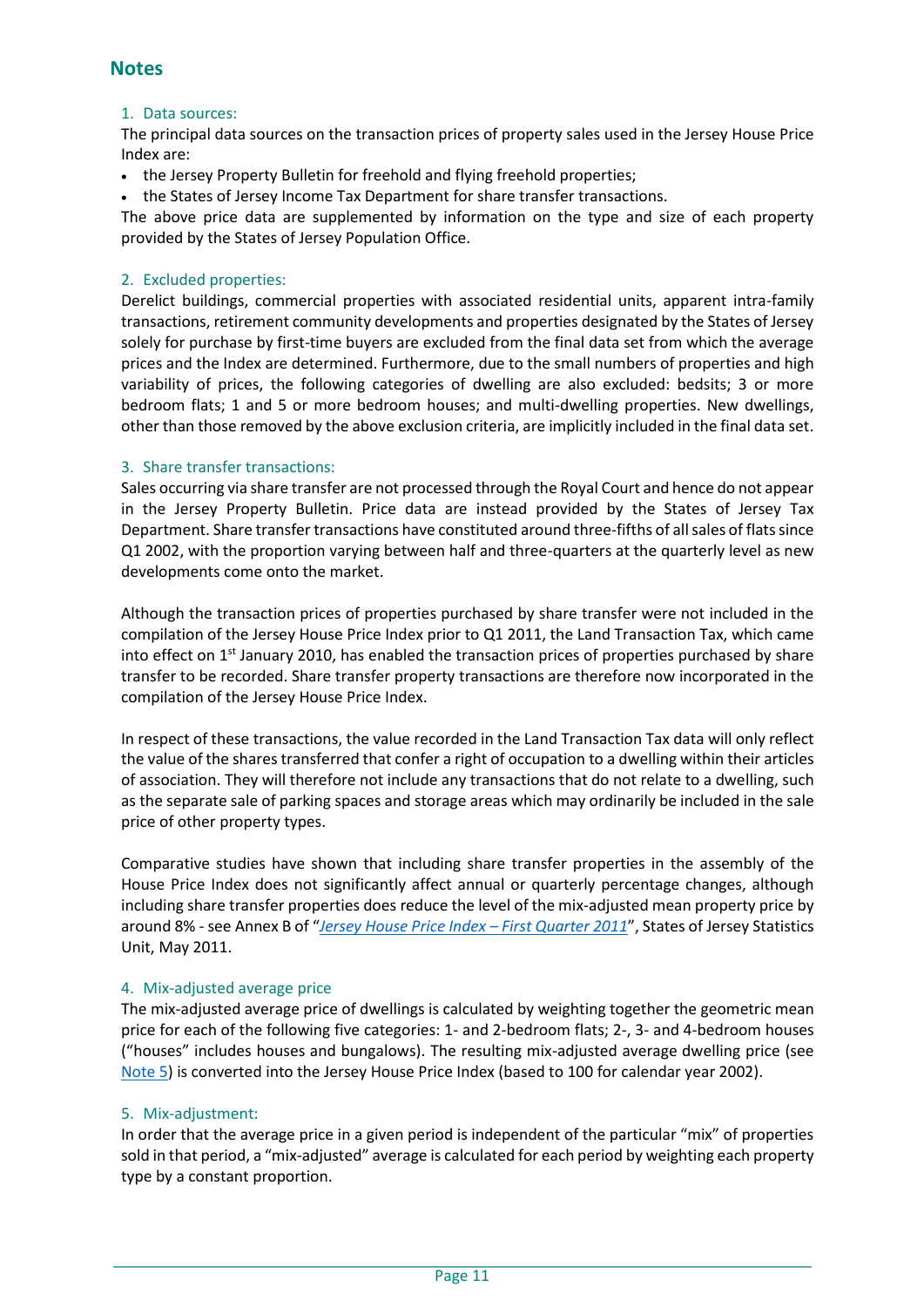Each year revised property-type weights are incorporated within each Q1 analysis, derived from the full preceding three-year period and including share transfer properties. In order to produce a continuous index series over time, the Q1 results are chain-linked.

*It should be emphasised that, as a consequence of re-weighting, mix-adjusted mean prices will not be comparable between calendar years, although they will be comparable within each calendar year. In order to calculate change between years, the mix-adjusted index should be used.*

#### <span id="page-11-0"></span>6. Four-quarter rolling average

Due to the relatively low turnover of properties in Jersey, the mix-adjusted House Price Index is susceptible to fluctuations which occur due to variance in the mix of properties sold from one quarter to another, in terms of quality, location and age, particularly when a number of properties from a new development become available for purchase in the same period. To moderate such effects, the Jersey House Price Index is presented on a rolling four-quarter basis in Figure 1.

### 7. Seasonal adjustment

Housing markets can, in principle, exhibit seasonal effects that affect property prices. In order to enable meaningful quarter-on-quarter comparison, the mix-adjusted house price index is seasonally adjusted using the Eurostat Demetra software package.

Seasonal adjustment is based on ongoing estimation of seasonal trends and as such is subject to revision. In order to ensure a reasonably stable series of data for the user, the seasonal model is revised once a year, in Q1, at which point the entire historic series will potentially be revised. These revisions are welcome as they derive from an expanded set of data and lead to better estimates of the seasonal pattern. Throughout the calendar year the most recent model will be utilised and therefore the quarterly figures will not be subject to revision.

All other figures presented in this report, are based on the non-seasonally adjusted measures, unless otherwise stated.

### <span id="page-11-1"></span>8. Jersey Housing Market Activity Index

The Jersey Housing Market Activity Index is a derived index compiled from existing data sourced to produce the Jersey House Price Index and combines the mix adjusted average price of dwellings sold in Jersey with the total number of transactions that occurs during the same period to provide an indication of the total market activity.

The principal data sources are therefore the same as utilised for the Jersey House Price Index, and the list of excluded properties is the same as listed in **Note 2** above.

In respect of share transfer properties, whilst the individual share transfer transactions were not included in the compilation of the Jersey House Price Index prior to Q1 2011, the total number of transactions in each period were recorded via the share transfer consent process. This has allowed us to provide a full historical series back to Q1 2002, when the current House Price index methodology commenced.

The nature of the Jersey property market is that the turnover of properties is susceptible to seasonal fluctuations and therefore to moderate such effects, the Index is presented on a rolling four-quarter basis.

*Statistics Jersey 16 August 2018*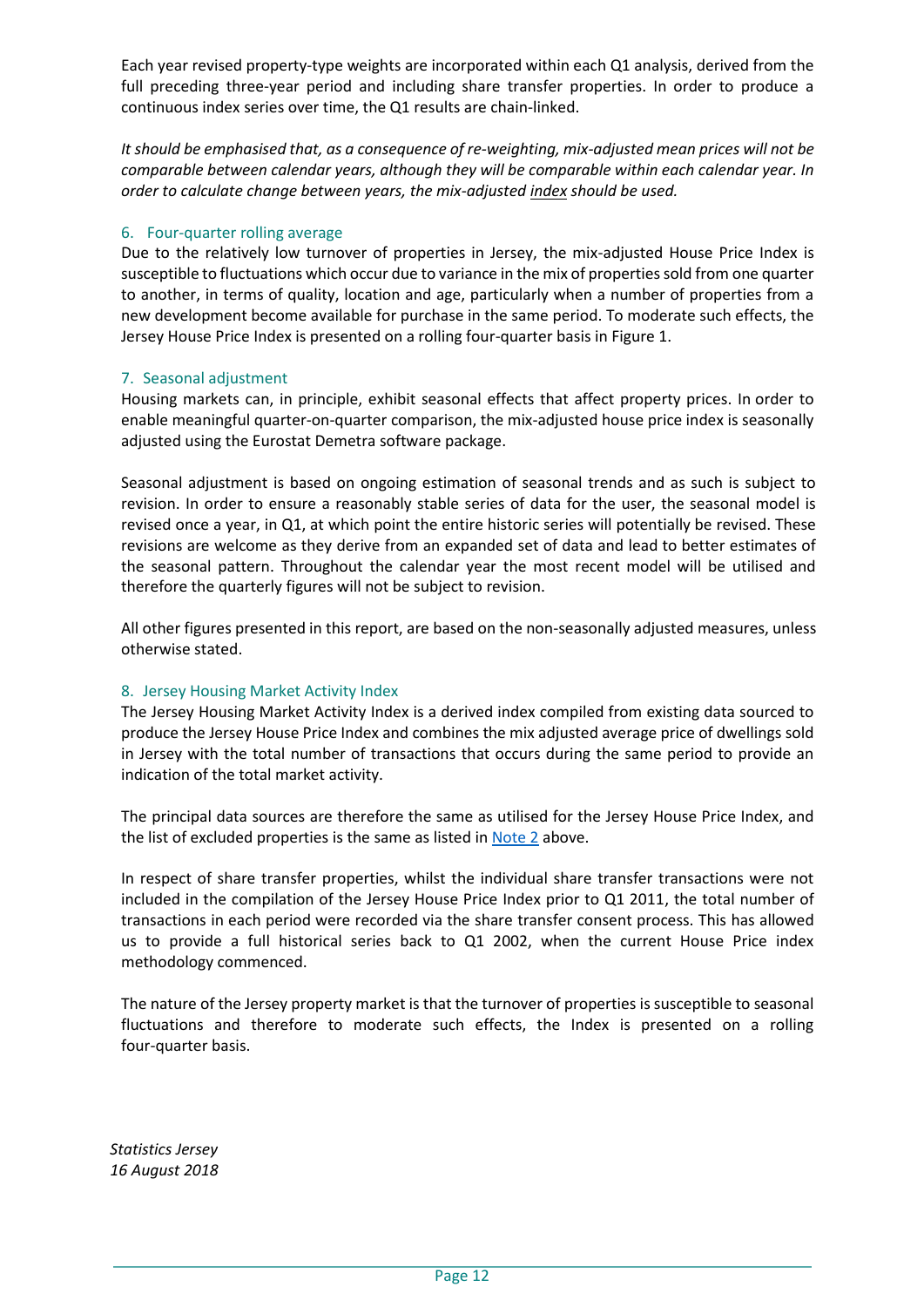|      |                | Index $(n.s.a.)$ | <b>Rolling</b><br>four-quarter<br>average $(n.s.a.)$ | <b>Seasonally</b><br>adjusted index<br>series (revised) |
|------|----------------|------------------|------------------------------------------------------|---------------------------------------------------------|
| 2008 | Q1             | 148.0            | 132.3                                                | 147.4                                                   |
|      | Q <sub>2</sub> | 148.6            | 139.6                                                | 150.0                                                   |
|      | Q3             | 156.1            | 146.4                                                | 154.1                                                   |
|      | Q4             | 149.0            | 150.4                                                | 149.9                                                   |
| 2009 | Q1             | 155.9            | 152.4                                                | 155.8                                                   |
|      | Q <sub>2</sub> | 150.2            | 152.8                                                | 151.0                                                   |
|      | Q3             | 152.1            | 151.8                                                | 150.7                                                   |
|      | Q4             | 153.6            | 152.9                                                | 154.0                                                   |
| 2010 | Q1             | 145.4            | 150.3                                                | 145.9                                                   |
|      | Q <sub>2</sub> | 145.4            | 149.1                                                | 145.5                                                   |
|      | Q3             | 153.2            | 149.4                                                | 152.4                                                   |
|      | Q4             | 154.7            | 149.7                                                | 154.8                                                   |
| 2011 | Q1             | 149.3            | 150.6                                                | 150.3                                                   |
|      | Q <sub>2</sub> | 152.7            | 152.5                                                | 152.1                                                   |
|      | Q3             | 144.2            | 150.2                                                | 143.9                                                   |
|      | Q4             | 144.9            | 147.8                                                | 144.8                                                   |
| 2012 | Q1             | 142.5            | 146.1                                                | 143.8                                                   |
|      | Q <sub>2</sub> | 151.6            | 145.8                                                | 150.6                                                   |
|      | Q <sub>3</sub> | 144.4            | 145.9                                                | 144.3                                                   |
|      | Q4             | 145.2            | 145.9                                                | 144.9                                                   |
| 2013 | Q1             | 148.0            | 147.3                                                | 149.5                                                   |
|      | Q <sub>2</sub> | 142.2            | 144.9                                                | 140.9                                                   |
|      | Q3             | 147.3            | 145.7                                                | 147.5                                                   |
|      | Q4             | 140.2            | 144.4                                                | 139.8                                                   |
| 2014 | Q1             | 142.2            | 143.0                                                | 143.5                                                   |
|      | Q <sub>2</sub> | 152.1            | 145.4                                                | 151.2                                                   |
|      | Q3             | 147.6            | 145.5                                                | 147.6                                                   |
|      | Q4             | 155.0            | 149.2                                                | 154.4                                                   |
| 2015 | Q1             | 152.8            | 151.9                                                | 154.1                                                   |
|      | Q <sub>2</sub> | 148.3            | 150.9                                                | 147.8                                                   |
|      | Q3             | 158.4            | 153.6                                                | 158.5                                                   |
|      | Q4             | 159.5            | 154.8                                                | 158.5                                                   |
| 2016 | Q1             | 155.1            | 155.3                                                | 156.2                                                   |
|      | Q <sub>2</sub> | 160.9            | 158.5                                                | 160.9                                                   |
|      | Q3             | 161.0            | 159.1                                                | 161.1                                                   |
|      | Q4             | 164.9            | 160.5                                                | 163.7                                                   |
| 2017 | Q1             | 159.9            | 161.7                                                | 160.9                                                   |
|      | Q <sub>2</sub> | 163.7            | 162.4                                                | 163.9                                                   |
|      | Q <sub>3</sub> | 165.1            | 163.4                                                | 165.3                                                   |
|      | Q4             | 171.8            | 165.1                                                | 170.6                                                   |
| 2018 | Q1             | 179.6            | 170.1                                                | 180.3                                                   |
|      | Q <sub>2</sub> | 174.1            | 172.7                                                | 174.5                                                   |
|      |                |                  |                                                      |                                                         |

### <span id="page-12-0"></span>**Table A1: Jersey House Price Index** *(including share transfer properties)*

*n.s.a. non-seasonally adjusted*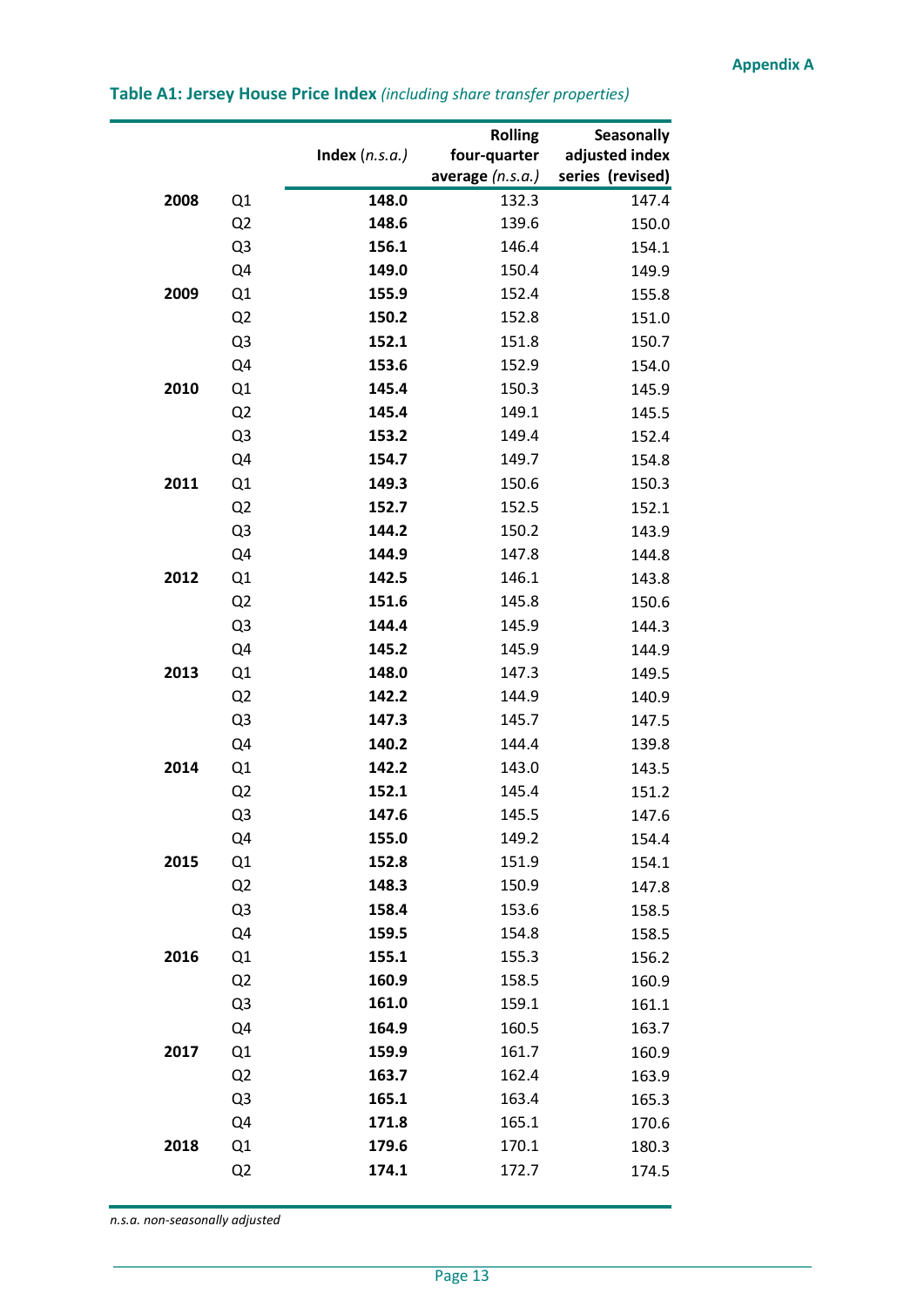# **Table A2: Jersey House Market Activity Index**

|      |                |               | <b>Rolling four-quarter</b> |
|------|----------------|---------------|-----------------------------|
|      |                | Index         | average                     |
| 2006 | Q1             | 117.3         | 127.2                       |
|      | Q <sub>2</sub> | 164.9         | 134.1                       |
|      | Q3             | 153.5         | 138.0                       |
|      | Q4             | 158.1         | 148.5                       |
| 2007 | Q1             | 128.1         | 151.2                       |
|      | Q <sub>2</sub> | 153.0         | 148.2                       |
|      | Q3             | 173.3         | 153.2                       |
|      | Q4             | 167.9         | 155.6                       |
| 2008 | Q1             | 164.8         | 164.8                       |
|      | Q <sub>2</sub> | 196.5         | 175.6                       |
|      | Q3             | 154.1         | 170.8                       |
|      | Q4             | 92.3          | 151.9                       |
| 2009 | Q1             | 130.9         | 143.4                       |
|      | Q <sub>2</sub> | 135.0         | 128.1                       |
|      | Q3             | 108.0         | 116.6                       |
|      | Q4             | 132.2         | 126.6                       |
| 2010 | Q1             | 105.5         | 120.2                       |
|      | Q <sub>2</sub> | 126.4         | 118.0                       |
|      | Q3             | 159.6         | 130.9                       |
|      | Q4             | 125.6         | 129.3                       |
| 2011 | Q1             | 123.9         | 133.9                       |
|      | Q <sub>2</sub> | 115.2         | 131.1                       |
|      | Q3             | 127.4         | 123.0                       |
|      |                | 125.5         | 123.0                       |
| 2012 | Q4<br>Q1       | 153.0         | 130.3                       |
|      |                | 148.2         | 138.5                       |
|      | Q <sub>2</sub> | 117.7         | 136.1                       |
|      | Q3             |               | 137.6                       |
| 2013 | Q4             | 131.5<br>90.9 | 122.1                       |
|      | Q1             | 125.1         | 116.3                       |
|      | Q <sub>2</sub> | 166.7         | 128.5                       |
|      | Q3             | 145.1         |                             |
| 2014 | Q4             | 134.3         | 131.9<br>142.8              |
|      | Q1             | 162.8         | 152.2                       |
|      | Q <sub>2</sub> |               |                             |
|      | Q3             | 153.2         | 148.9                       |
|      | Q4             | 178.8         | 157.3                       |
| 2015 | Q1             | 144.9         | 159.9                       |
|      | Q <sub>2</sub> | 174.7         | 162.9                       |
|      | Q3             | 168.4         | 166.7                       |
|      | Q4             | 209.7         | 174.4                       |
| 2016 | Q1             | 158.2         | 177.8                       |
|      | Q <sub>2</sub> | 191.3         | 181.9                       |
|      | Q3             | 226.2         | 196.4                       |
|      | Q4             | 240.5         | 204.1                       |
| 2017 | Q1             | 184.4         | 210.6                       |
|      | Q <sub>2</sub> | 249.3         | 225.1                       |
|      | Q <sub>3</sub> | 216.5         | 222.7                       |
|      | Q4             | 244.4         | 223.7                       |
| 2018 | Q1             | 199.4         | 227.4                       |
|      | Q <sub>2</sub> | 255.2         | 228.9                       |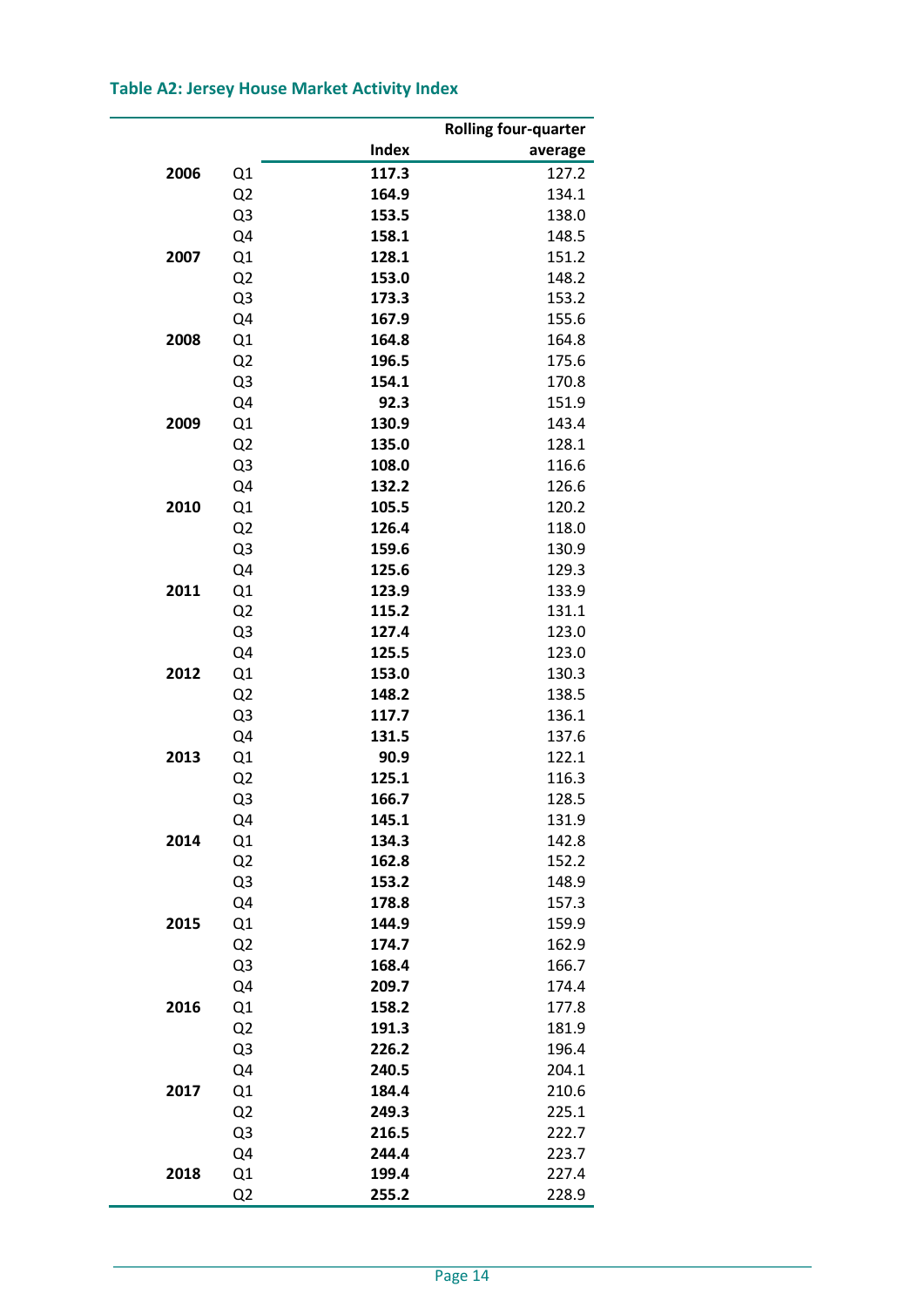### **Appendix B**

### **Jersey Private Sector Rental Index**

Statistics Jersey published a rental index from 2007 until 2012 using prices recorded by the Population Office. The index has not been produced since December 2012 following a change in law that meant the Population Office no longer recorded this data. Since June 2015 Statistics Jersey have produced a revised index using advertised rental prices collected from a variety of both internet and classified sources.

The resulting mix-adjusted average rental price is converted into the Jersey Private Sector Rental Index (based to 100 for calendar year 2002) and Figure B1 and Table B1 below detail this revised index.





In the most recent quarter:

- on a rolling four-quarter basis, rental prices in Jersey increased by 2% during the year ending Q2 2018 compared with the year ending Q1 2018
- rental prices in Jersey increased by 10% compared to the previous quarter and increased by 7% compared to the corresponding quarter of 2017 (Q2 2017)

It should be noted that the rental index is subject to a degree of seasonality, with factors such as the availability of winter lettings and the availability of accommodation during the summer season affecting prices between individual quarters. It is intended that a seasonally adjusted series will be produced once there is a sufficient amount of data contained in the new index for a robust seasonal analysis to be performed. For applications that require the seasonality to be removed it is recommended that the rolling four-quarter average is used in the absence of such a seasonally adjusted index.